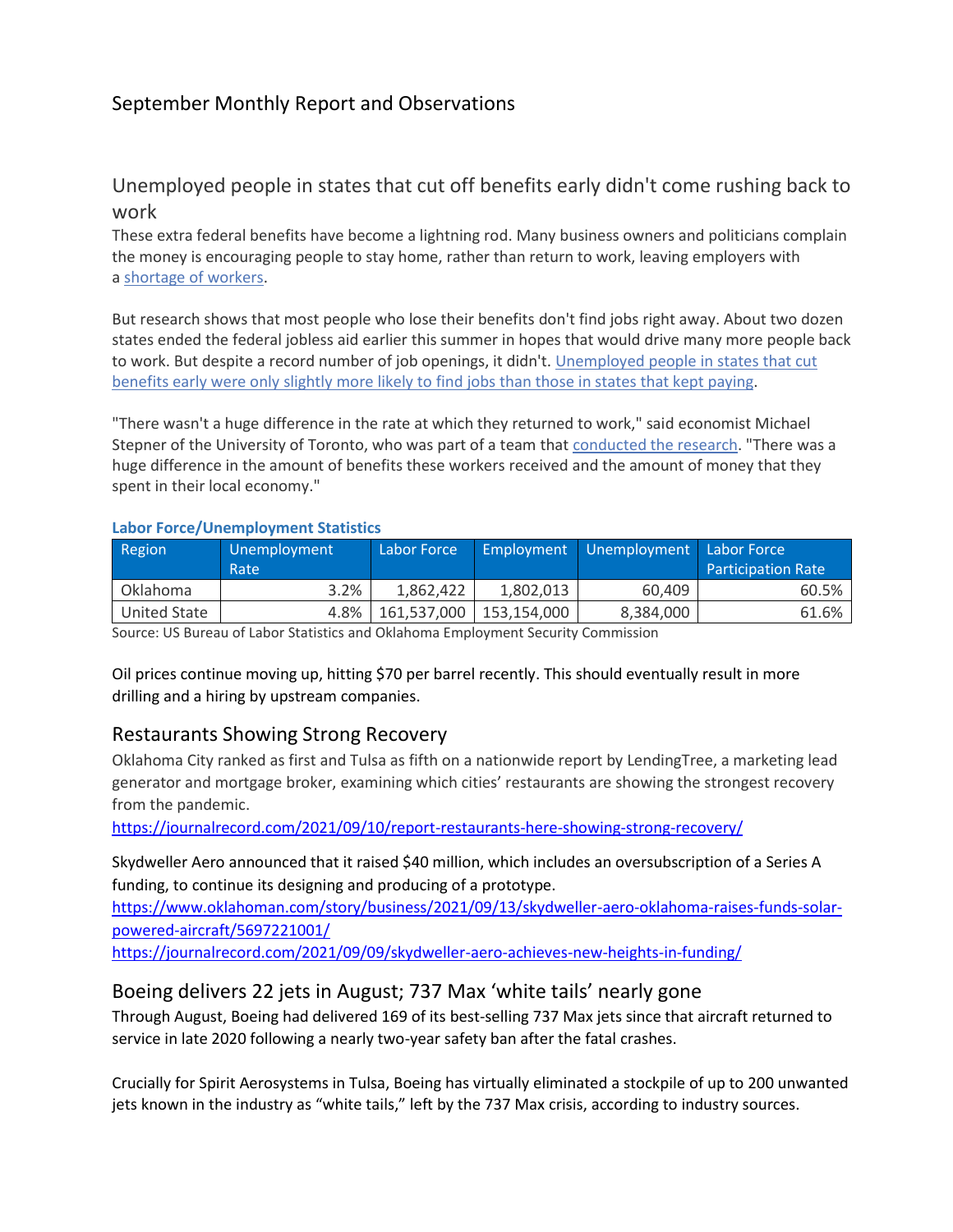

Source: Oklahoma Employment Security Commission

# Oklahoma's energy industry is rebounding. But can it be sustained?

### **[Jack Money](https://www.oklahoman.com/staff/4228556001/jack-money/)** Oklahoman

A post-pandemic economic bounce has boosted the outlook for many players in the Oklahoma oil and gas industry, but there's trepidation about how far the industry can soar.

Tax collections on the industry jumped more on a percent-change basis than any other industry in recent months. Some companies are hiring. Things look good, for the moment.

[https://www.oklahoman.com/story/business/energy-resource/2021/09/16/recovering-oklahoma-energy](https://www.oklahoman.com/story/business/energy-resource/2021/09/16/recovering-oklahoma-energy-industry-remains-future-focused/5754064001/)[industry-remains-future-focused/5754064001/](https://www.oklahoman.com/story/business/energy-resource/2021/09/16/recovering-oklahoma-energy-industry-remains-future-focused/5754064001/)

Blue Road Investments is building a new industrial park at Pole Road and SE 89<sup>th</sup> in OKC. The park will include 403,000 square feet of buildings completed by Q2 of 2022. <https://journalrecord.com/2021/09/23/construction-launches-on-industrial-park/>

Fact Checked Claims about Unemployment and Oklahoma's Labor Shortage [https://www.readfrontier.org/stories/we-fact-checked-claims-about-unemployment-and-oklahomas](https://www.readfrontier.org/stories/we-fact-checked-claims-about-unemployment-and-oklahomas-labor-shortage/)[labor-shortage/](https://www.readfrontier.org/stories/we-fact-checked-claims-about-unemployment-and-oklahomas-labor-shortage/)

Response to a new employment program for people who are panhandling exceeded expectations during the first week. A Better Way reaches out to people at panhandling hotspots and offers them a day's work beautifying public spaces instead of asking drivers and pedestrians for money. The program offers them lunch and a \$65 daily wage for litter removal in parks and other public areas. They can participate up to five times.

<https://journalrecord.com/2021/09/24/a-chance-for-panhandlers-to-earn-a-days-wage/> <https://www.okc.gov/departments/planning/programs/homelessness/a-better-way>

A contract has been announced for the replacement of the B-52 engines. Much of the installation work will occur at Tinker, including necessary flight system programing.

[https://www.ainonline.com/aviation-news/defense/2021-09-25/rolls-royce-selected-b-52-re-engining](https://www.ainonline.com/aviation-news/defense/2021-09-25/rolls-royce-selected-b-52-re-engining-program)[program](https://www.ainonline.com/aviation-news/defense/2021-09-25/rolls-royce-selected-b-52-re-engining-program)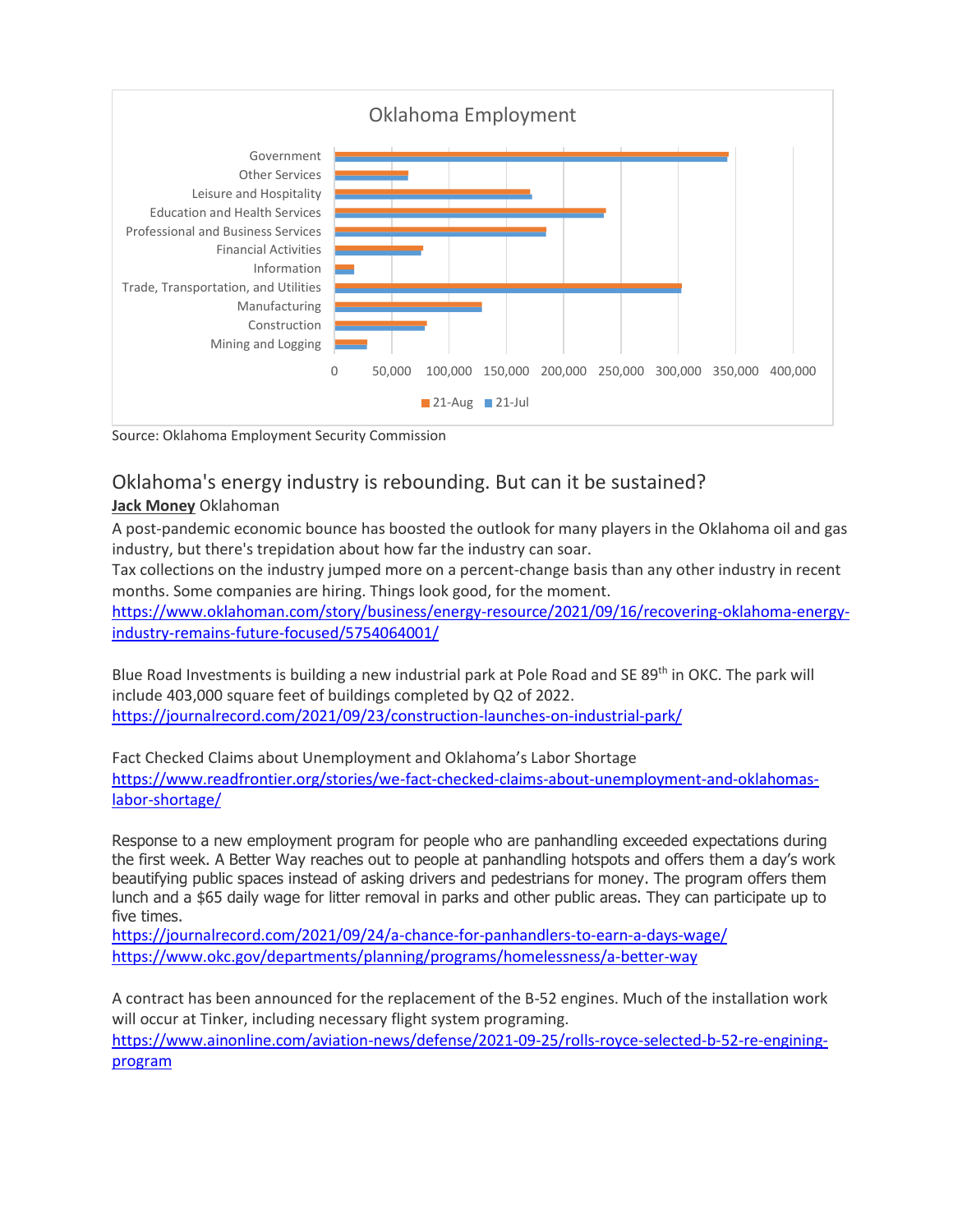#### The price of oil going up will cause more drilling, which will cause more jobs. <https://www.cnn.com/2021/09/27/investing/oil-price-forecast-goldman-sachs/index.html>

#### Unique Postings Trend

This view displays the most recent 30 days of job postings activity to show near-term trends. It does not reflect your timeframe.



Source: EMSI – economicmodeling.com-2021.1

## Banks could suffer massive wave of job losses, analysts say

About 100,000 positions could vanish over the next five years as large U.S. banks invest more in digital banking and other technologies, Wells Fargo analysts predicted in a research note this week. Roles slated to disappear include branch managers, call center employees and tellers. Artificial intelligence, cloud computing and robots will play a larger role in daily banking functions like taking payments, approving loans and detecting fraud.

Consumers should expect fewer bank branches across the nation, and those that remain will likely shrink in size.

"Branches will likely show a decline, especially given greater digital banking adoption during the pandemic," according to Wells Fargo. "Many branches that were closed during the pandemic will likely remain closed permanently [and] new future mergers will likely reduce branches, too."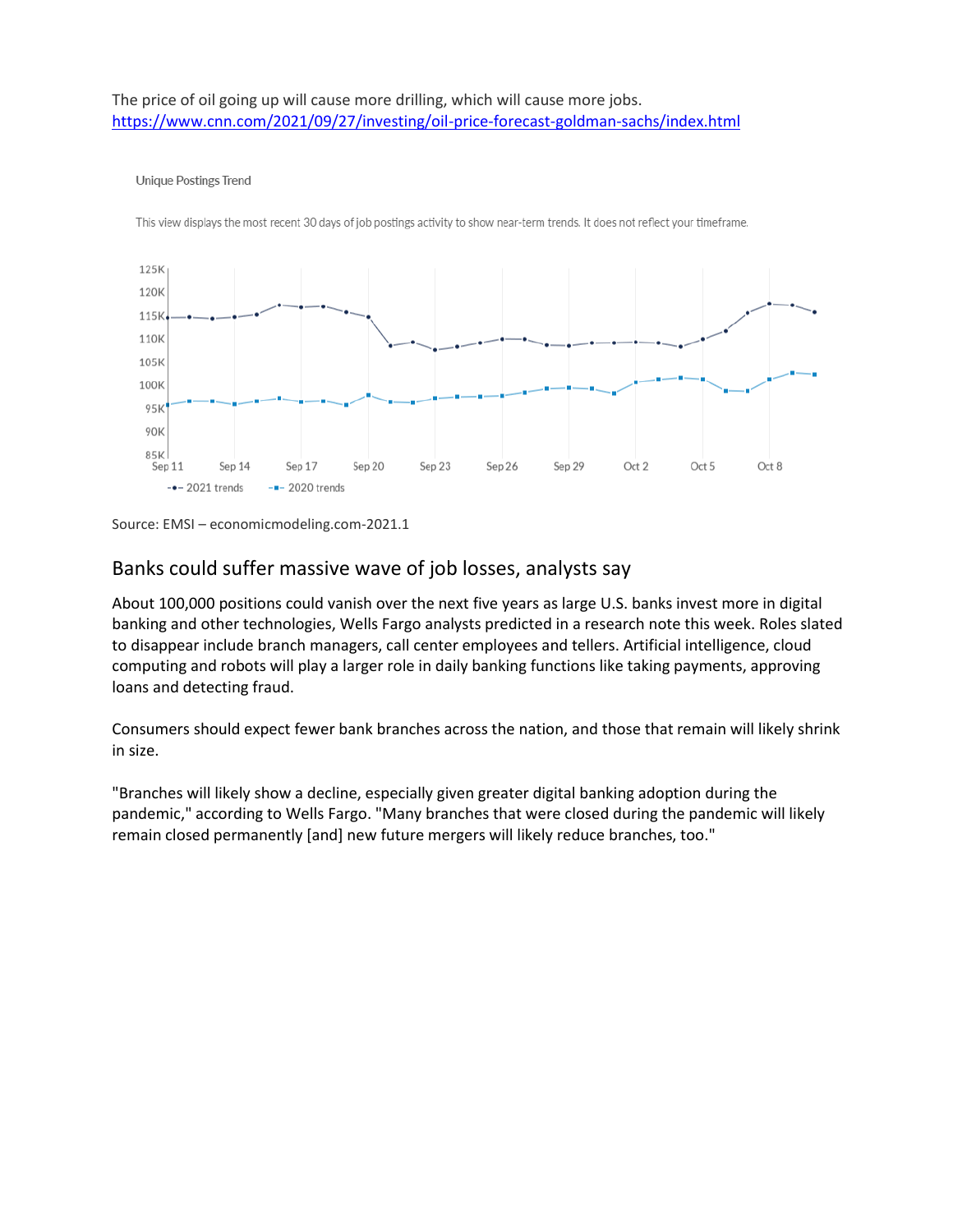#### Skills in Oklahoma Job Postings



| 15,587<br>2%<br>Merchandising<br>165,973<br>6%<br>10,744<br>1%<br>Nursing<br>139,803<br>5%<br>0<br>Flatbed Truck Operation<br>117,868<br>4%<br>0%<br>1%<br>Restaurant Operation<br>112,262<br>4%<br>6,428<br>5,963<br>1%<br>107,814<br>4%<br>Basic Life Support<br>Selling Techniques<br>104,397<br>13,770<br>1%<br>4%<br>Accounting<br>91,229<br>3%<br>3%<br>34,713<br>2%<br>82,459<br>3%<br>23,193<br>Auditing<br>78,258<br>Cash Register<br>3%<br>4,284<br>0%<br>1%<br>Warehousing<br>70,633<br>2%<br>10,648 | Skills | Postings | % of Total Postings | Profiles | % of Total Profiles |
|-----------------------------------------------------------------------------------------------------------------------------------------------------------------------------------------------------------------------------------------------------------------------------------------------------------------------------------------------------------------------------------------------------------------------------------------------------------------------------------------------------------------|--------|----------|---------------------|----------|---------------------|
|                                                                                                                                                                                                                                                                                                                                                                                                                                                                                                                 |        |          |                     |          |                     |
|                                                                                                                                                                                                                                                                                                                                                                                                                                                                                                                 |        |          |                     |          |                     |
|                                                                                                                                                                                                                                                                                                                                                                                                                                                                                                                 |        |          |                     |          |                     |
|                                                                                                                                                                                                                                                                                                                                                                                                                                                                                                                 |        |          |                     |          |                     |
|                                                                                                                                                                                                                                                                                                                                                                                                                                                                                                                 |        |          |                     |          |                     |
|                                                                                                                                                                                                                                                                                                                                                                                                                                                                                                                 |        |          |                     |          |                     |
|                                                                                                                                                                                                                                                                                                                                                                                                                                                                                                                 |        |          |                     |          |                     |
|                                                                                                                                                                                                                                                                                                                                                                                                                                                                                                                 |        |          |                     |          |                     |
|                                                                                                                                                                                                                                                                                                                                                                                                                                                                                                                 |        |          |                     |          |                     |
|                                                                                                                                                                                                                                                                                                                                                                                                                                                                                                                 |        |          |                     |          |                     |

#### Source: EMSI – economicmodeling.com-2021.1